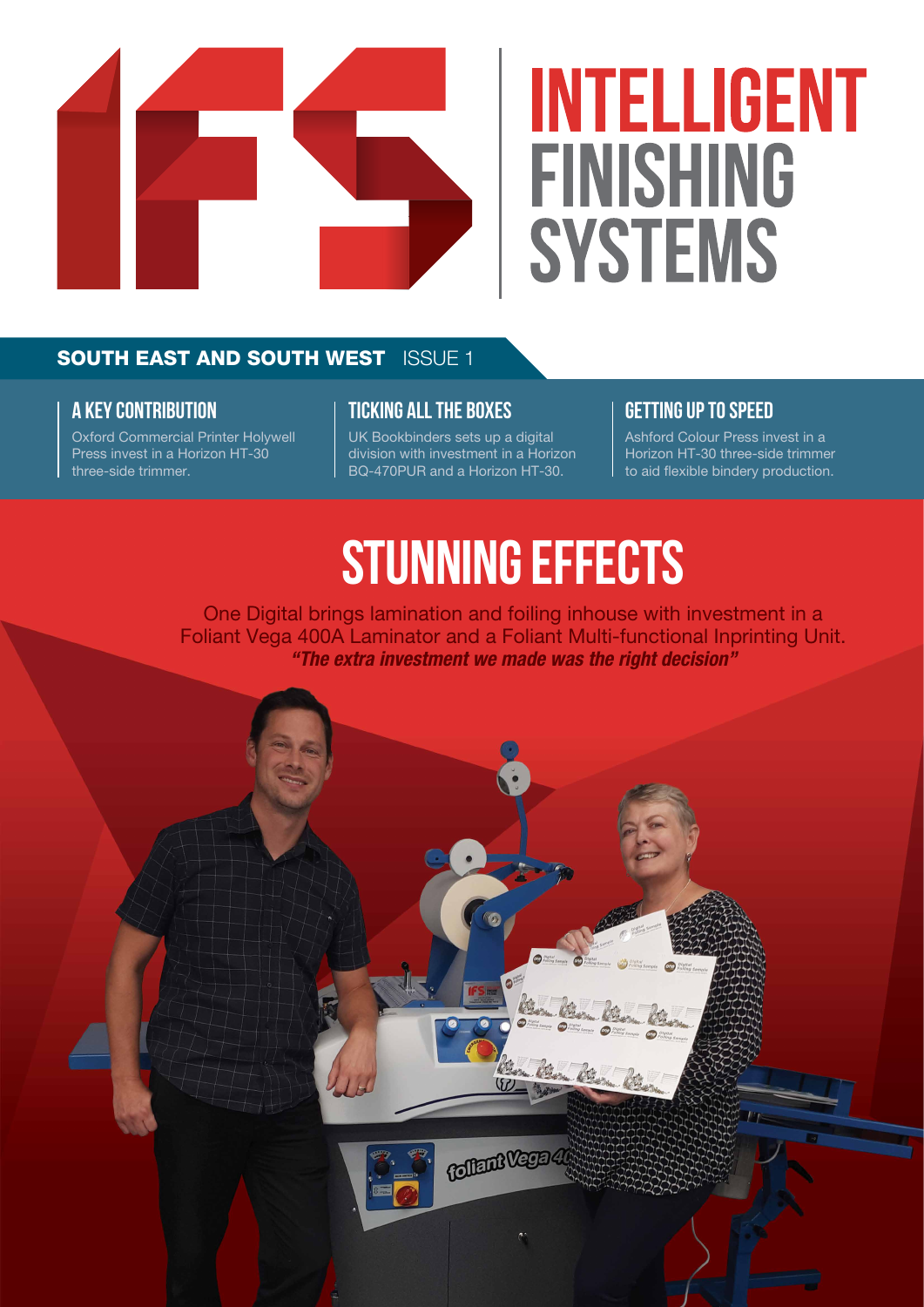# **HELLO& WELCOME**

**Welcome to the latest version of our newsletter. In this issue we start with a look at some of the new arrivals to our broad portfolio of sector leading finishing systems. They include:**

#### Horizon StitchLiner Mark III

The next-generation StitchLiner builds on the hugely successful innovative StitchLiner series. Complete with servo drive technology, the system runs at a maximum speed of 6,000bph and up to 12,000bph with two-up production. It is also capable of producing A4 landscape booklets at speeds of up to 5,300bph. Equipped with a new large 12.1″ HD colour touch screen it offers enhanced operation with fully automated job set up in less than a minute making it 30% faster than the StitchLiner 5500.

#### Horizon FoldLiner

The FoldLiner incorporates the AFC-74 Series Folder and the StitchLiner 6000 SaddleStitching System with a VAC-80S collator and the HIF-6000F hybrid interface that support smooth production. Running at up to 6,000 booklets per hour, the system has been designed to dramatically reduce human touchpoints. It also increases productivity which helps operations improve their profitability. The FoldLiner is suitable for digitally printed B2 size sheet and full-size press sheets. It can combine 4-page signatures with 8- or 16-page signatures.

#### Horizon BQ-480

The variable four-clamp 800bph perfect binder delivers a faster set-up speed with an improved production speed for variable book production. It features customized automated setup accounting for paper type, signature vs loose sheet, sewn book blocks, notch binding and other key factors for higher quality with less effort. The BQ-480 supports both EVA hotmelt glue and PUR hotmelt glue. A rigid clamping system holds the book block firmly in position and a unique book delivery mechanism delivers the book gently for high quality books up to 65 mm.

#### Taurus 530 NG 4X4

The Taurus 530 NG 4X4 double-sided laminating system is ideally suited to higher volume doublesided lamination. Built on the success of the Foliant Mercury 530SF 4x4, it features two laminating units for 100% equal quality on both sides at all speeds. This is something that is not always possible using a traditional double-sided laminator with a single pair of heated laminating rollers. It also incorporates a new heating system enabling a quicker make ready and a maximum speed of 35 m/min 2,900 B2 sheets p/h.

# **Horizon HT-30 A KEY CONTRIBUTION**



Andy Brown, Bindery Assistant with Horizon HT-30 three-side trimmer.

### Oxford Commercial Printer Holywell Press has invested in a Horizon HT-30 three-side trimmer from Intelligent Finishing Systems to eliminate bottlenecks in the bindery.

It chose the new system to support completion of work produced by a Horizon BQ-270 single-clamp perfect binder bought in 2013. The operation also has a Horizon CRF-362 folder creaser.

Managing Director Ben Burrows, a fourth-generation family member, explains:

We bought the binder and were finishing the books on a guillotine. However, with a varied mix of short run and longer run work of up to 1500 it was becoming a bit of a bottleneck.

We looked at a couple of options on the market but liked the Horizon. The perfect binder has been very reliable and is easy to set up and run. We are impressed with the build quality of the Horizon equipment and have seen the HT-30 in operation at the IFS show room and trade shows.

It took us a while to make the decision because of the cost and the fact it is not adding a new service, like the binder was, but was streamlining processes already in place. That makes it harder to quantify its return on investment but we know that it will make a key contribution to the smoother operation of the bindery.

2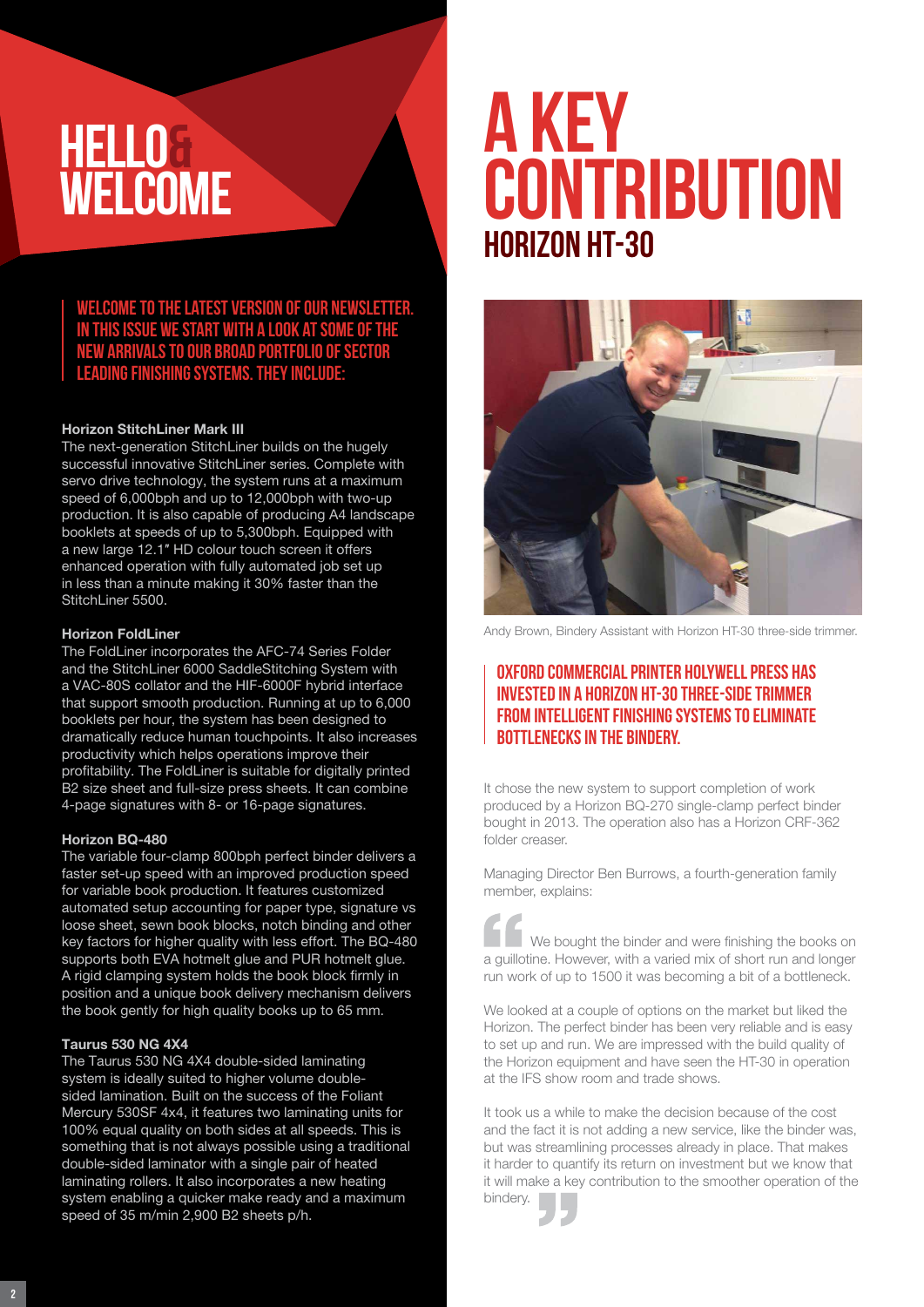# **Horizon BQ-470 and HT-30 TICKING ALL THE BOXES**



UK Bookbinders has set up a digital division to win new work with investment in a Horizon BQ-470PUR perfect binder and a Horizon HT-30 three-side trimmer. The Weston-super-Mare trade finisher believes the move into new markets will help to attract new customers as well as increase its offering to existing clients.

We moved into an extra 7,000 sq ft at the end of last year and now that area will be where we handle digital finishing," comments Lee Gray, general manager. "Having the systems close together will streamline production and ensure greater efficiency. We work with printers from across the UK offering a range of services for litho print from thread sewing, perfect and PUR binding to case binding. Now we want to broaden our services to handling short runs and digital work in a cost-effective way. The Horizon systems are perfect for that. Before runs of 200 to 300 were cost prohibitive."

"We have a lot of skilled operators here but ease of use was still important to ensure we handle the work as quickly as possible. We also chose the four-clamp option rather than single-clamp because it gives us greater production flexibility." On choosing the BQ-470 he says: "We had a demo, saw it at Print Week Live and spoke to existing users who all championed its abilities. I also looked at reports and piggybacked research. I didn't see many alternatives. It is versatile, easy to make-ready, and has a good running speed. It ticked all the boxes." As for the Horizon HT-30 he adds: "This will be ideal for when we ramp up the orders. It will streamline the process and we can also be confident in the quality of the results.

# **Foliant Vega 400A STUNNING EFFECTS**



Lee Gray, General Manager, UK Bookbinders. Lynn Brazier (Right), ioint managing director, with the Foliant Vega.

### One Digital has brought lamination and foiling inhouse with investment in a Foliant Vega 400A Laminator and a Foliant Multi-functional Inprinting Unit. Lynn Brazier, joint managing director of the West Sussex operation, explains:

We wanted to bring laminating in house to give us more control of timings and costs. We researched the market and saw the good reviews. We also spoke to other printers who had good things to say. We chose the Foliant because we liked its size and capability."

One Digital produces a wide range of general commercial print for numerous sectors including government bodies. It runs a five colour B2 Heidelberg SpeedMaster 74 and five colour B3 Heidelberg SpeedMaster 52, a Xerox Nuvera 120 mono digital press and Xerox iGen150 colour digital press.

Brazier comments: "We are achieving some stunning effects using the Foliant foiling unit. We are discovering that combining layers of laminate, foil and full colour printing is a very costeffective way of enhancing your digital print.

"The extra investment we made was the right decision and has enabled us to offer something extra to our customers without compromising quality or turnaround time. We are pleased with the result and it should increase our profitability. The Foliant was primarily purchased for the laminating which is in constant use but the foil has really added an extra layer to our service. IFS is a good company to deal with.